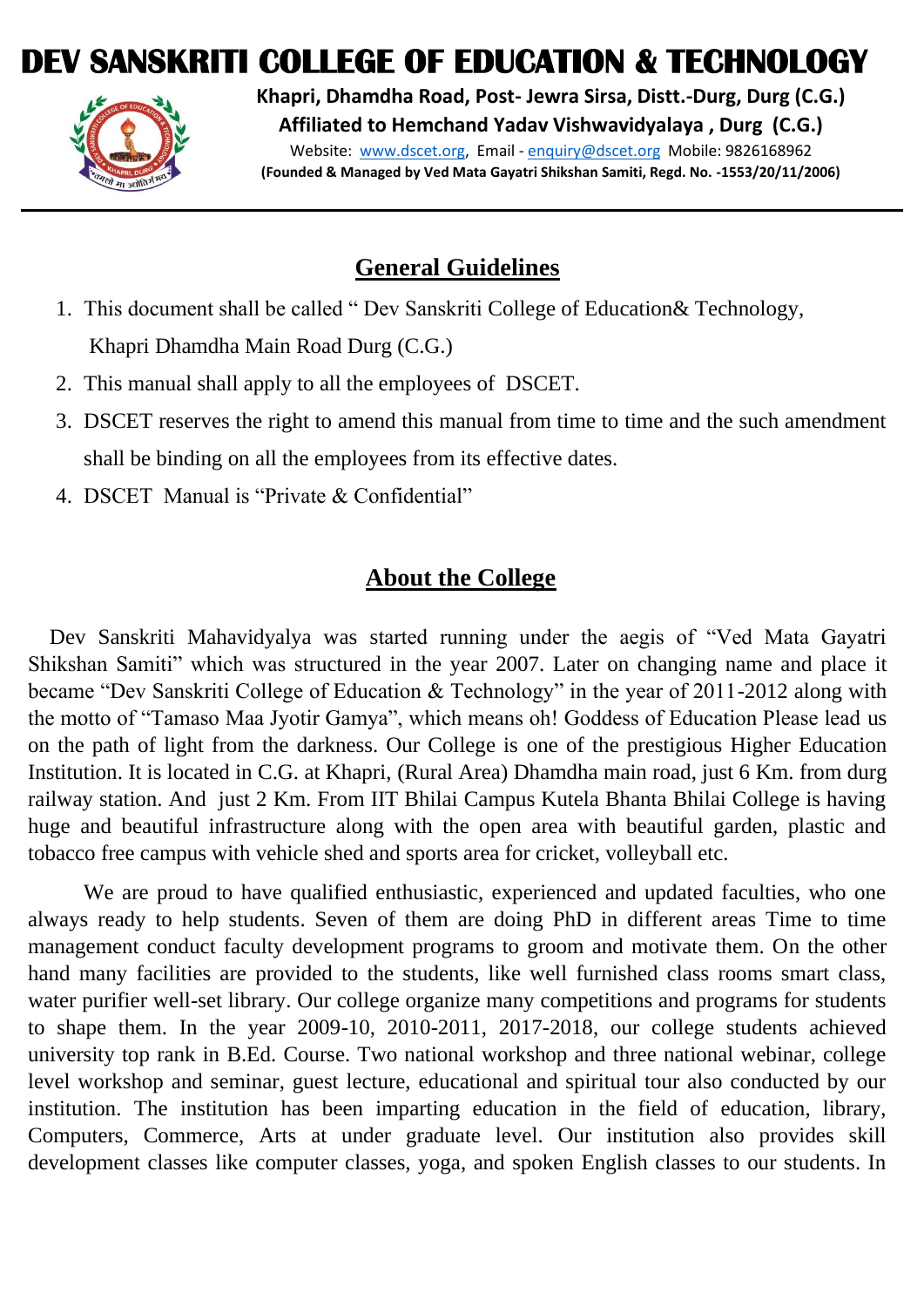the year 2018-2019 training about preparing vermin composed and use of pesticides have been given to all the govt. schools under10km. Rural area near by our college. We don't have any report of ragging or women harassment so far. Our institution has MOU with Bori Govt. College, Dev Sanskriti University, Swami.Swaroopanand Saraswati College , Govt. College Dongargarh. and Sai College Bhilai.

Nevertheless students belong to different religions but our spiritual and value based knowledge help to made them a better human being. Different festivals and cultural programs are organized here time to time students and faculties are together made our institution more glorious. After IQAC structured, our institution is continuously practicing for modifying educational environment and over all development of students in the field of higher education.

#### **CODE OF CONDUCT**

The Code of conduct of Dev Sanskriti College of Education & Technology consists of the policies relating to the ethical and legal to be followed by college's Director & Principal, Additional Director, Teaching and Non-Teaching Staff.

It is the policy of the college to comply with all the applicable laws whether UGC, NCTE, State Department of Higher Education and Hemchand Yadav University norms and supporting ethics and humanity also.

It is the personal responsibility of every person in the college to observe the standards of conduct and other requirements of code of conduct. Whether or not these standards and requirements are imposed by laws, no employee shall reserve to comply with these standards and requirements.

The underlying formal policies the themselves have more details than it is contained in this booklet. It is the responsibility of each employee of the college to familiarize himself or herself with details of these policy.

#### **CODE OF CONDUCT FOR STUDENTS**

- 1. Principal reserves the right to remove the name from the rolls of any student for
	- i. Unsatisfactory conduct or behavior .
	- ii. Participation in any political or anti social demonstration.
	- iii. Failure to pay college fee in time.
- 2. In the case of misbehavior of students they can be suspended or dismissed from the college.
- 3. The students are supposed to maintain strict discipline in the college.
- 4. The students are required to attend their classes regularly.
- 5. 75% attendance is compulsory for appearing in the University Annual examination.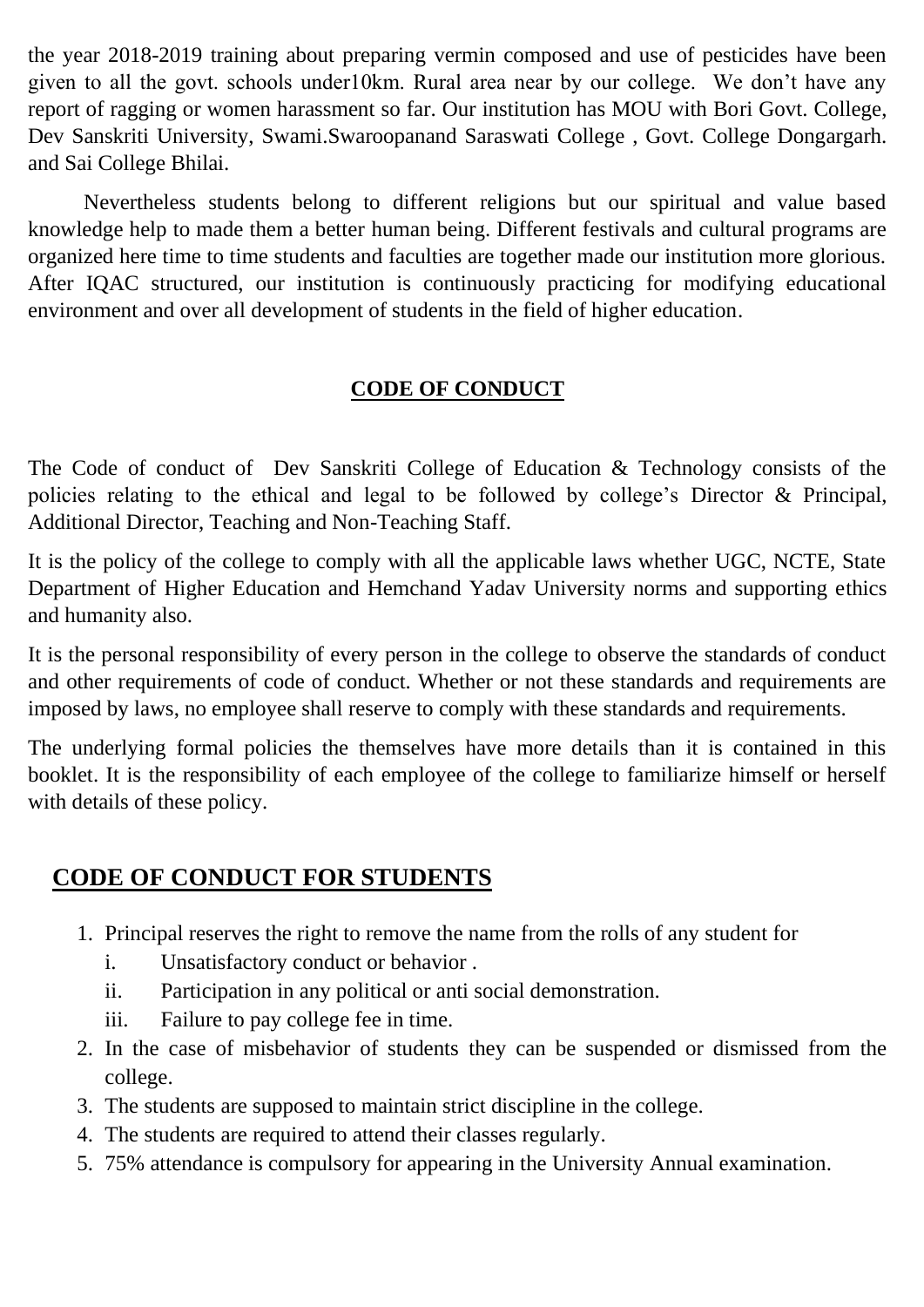- 6. Misbehave with the lecturers or office staff will be dealt strictly.
- 7. Ragging is strictly prohibited. If found involved in any such activities the student can be expelled from the college
- 8. If a student is found to have submitted forged certificates or false information or affidavit at the time of his/her admission to the college, his/her admission will be cancelled.
- 9. No student shall be allowed to appear for the University/ College practical examination unless he/she has paid his/her dues.
- 10. Any damage to moveable or immovable property of the college caused by the students shall be taken seriously and the student if found guilty shall be expelled from the college.
- 11.The students who bring their vehicles should keep in cycle stand. The college does not take any responsibility for loss or damage of the vehicle.
- 12.Fees once deposited is not refundable under any circumstances.
- 13.Keeping mobile phone in college is not allowed.
- 14.Every students shall obtain identity card at the time of admission.
- 15.Students have to compulsory appear for all type of tents as per University norms.
- 16. Library rules are to be followed strictly.

# **Code of Professional Ethics for Teachers**

Teachers should:

1. Encourage students to improve their attainments, develop their personalities and at the same time contribute to community welfare.

2. Adhere to a responsible pattern of conduct and demeanour expected of them by the community.

3. Seek to make professional growth continuous through Study and Research.

4. Perform their duties in form of teaching tutorial, Practical, Seminar and Research work conscientiously and with dedication.

5. Participate in extension, co-curricular and extra-curricular activities including community service.

6. Maintain active membership of professional organizations and strive to improve education and profession through them.

7. Co-operate and assist in carrying out functions relating to the educational responsibilities of the college such as Admission Process, counselling to the students as well as assisting the conduct of college and University examinations including supervision, Invigilation and evaluation.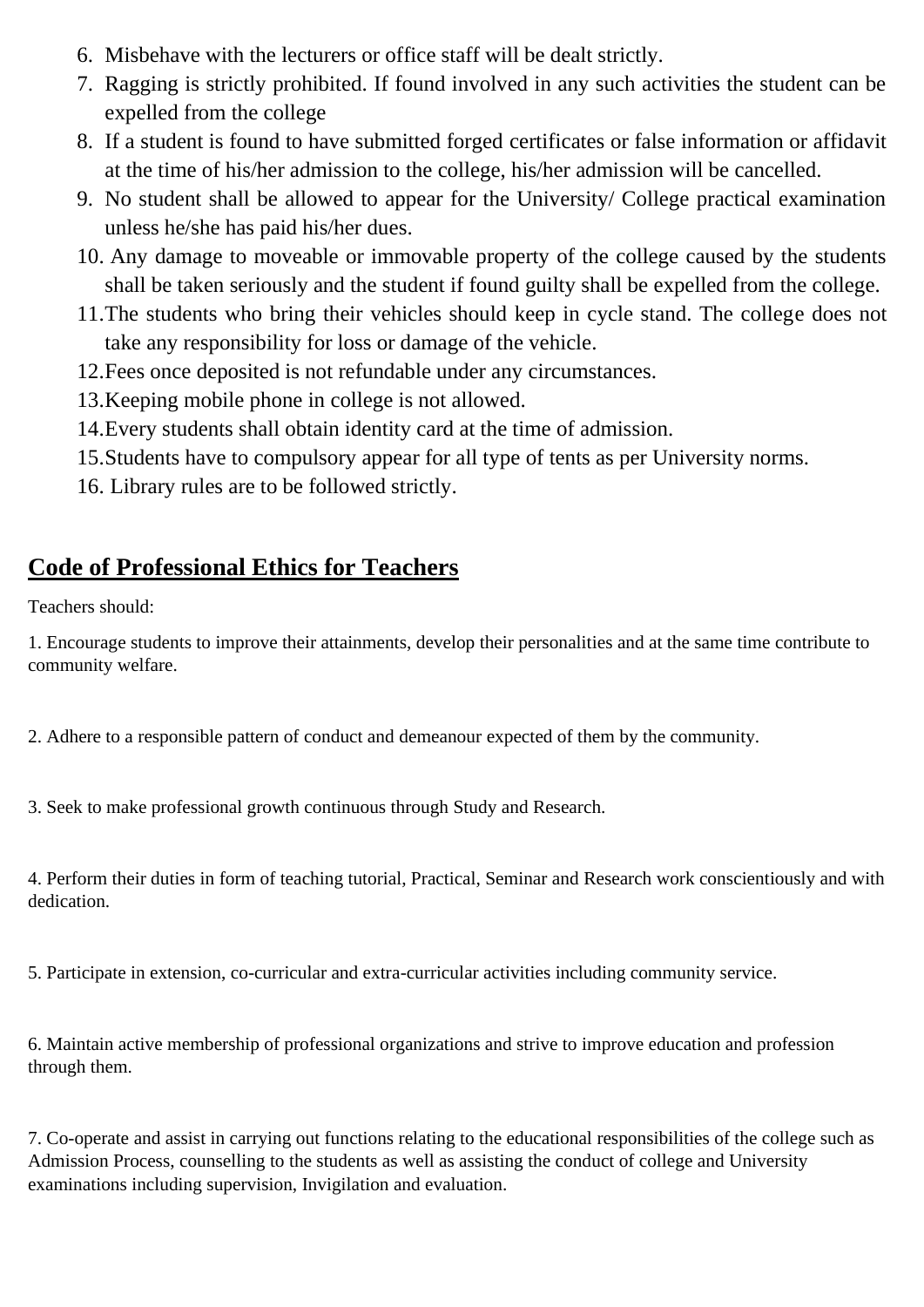8. Encourage students to improve their attainment, develop their personalities and at the same time contribute to community welfare.

9. Respect the right and dignity of the student in expressing his/her opinion.

10. Recognize the difference in aptitude and capabilities among students and strive to meet their individual needs.

11. Inculcate among students scientific outlook and respect for physical labour and ideals of democracy, patriotism and peace.

12. Be affectionate to the students and not behave in a vindictive manner towards any of them for any reason.

13. Aid students to develop an understanding of our national heritage and national goals.

14. Treat other members of the profession in the same manner as they themselves wish to be treated.

15. Speak respectfully of other teachers and render assistance for professional betterment.

#### **Code of Conduct for the Principal**

1. To uphold and upkeep the ethos of inclusiveness in terms of imparting education in the institution.

2. To protect the collective interest of different sections of the institution so that each and all can perform freely and give their highest for the institution building.

3. To create and maintain an unbiased gender-free atmosphere within the periphery of the College so that all the stakeholders enjoy equal opportunities.

4. To initiate and propagate the spirit of welfare within all the sections of human resources attached directly or indirectly with the College and hence to build mutual confidence amongst them.

5. To maintain and promote academic activities in the College in all possible avenues already explored and thus encourage exploration of newer avenues for further academic pursuit.

6. To create an environment conducive for research oriented academic parleys and thus promote research activities in the institution to add further to the knowledge pool,

7. To uphold upkeep and enforce discipline in the behavioural manifestation of all the stakeholders of the institution and thus maintain campus-serenity required for academics.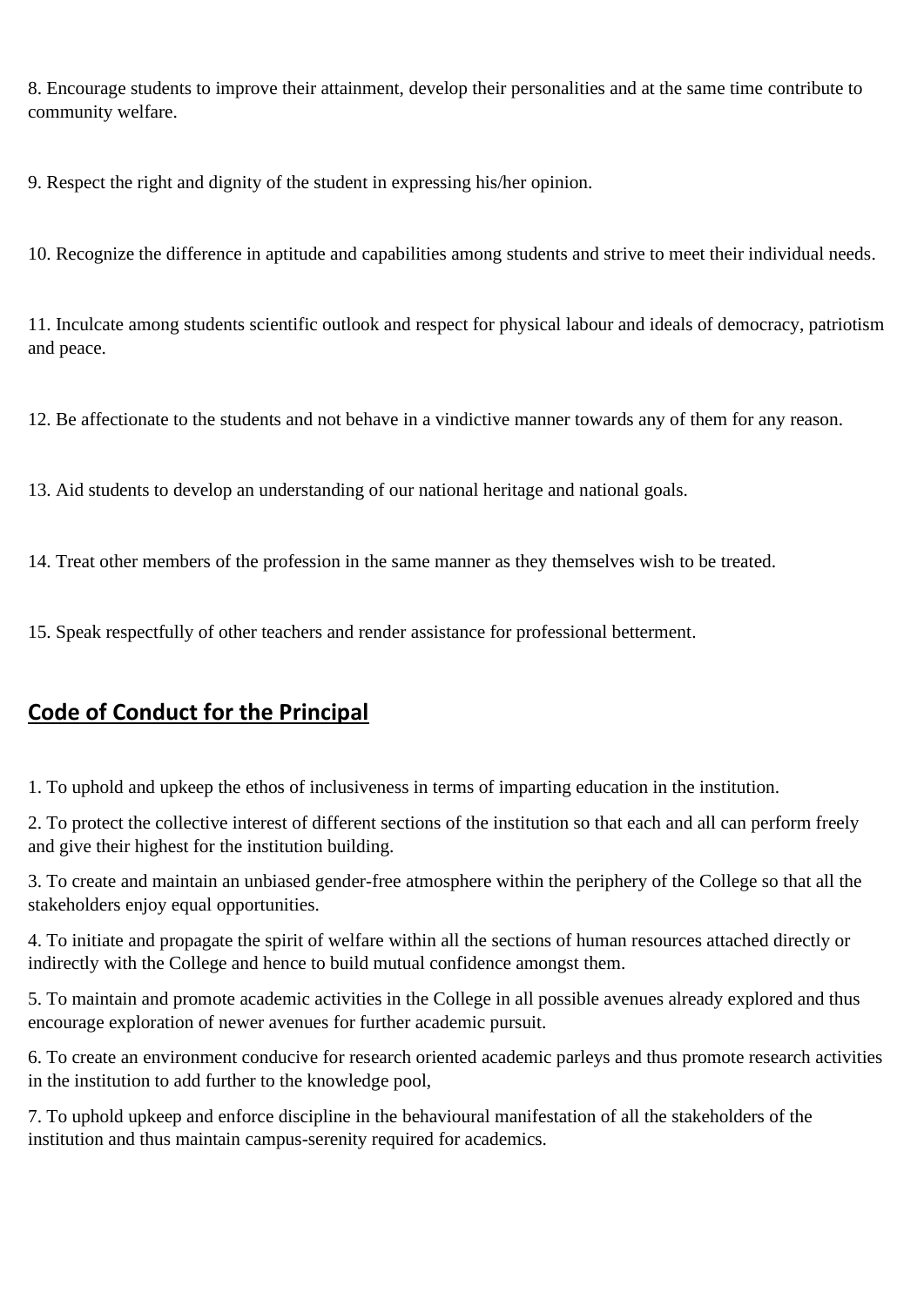8. To promote and maintain the practice of extra-curricular activities amongst the students and other human resources of the institution and thus adds to the societal dynamism simile to essence-of-life.

9. To endeavour for the upkeep of tranquillity of the region surrounding the College so that academic practices comes to gradual prevalence and only prevail, eventually.

10. To promote and maintain harmonious relationships of the College with the adjoining society in order to ensure spontaneous flourish and prosperity of all the students of the institution.

## **Code of Conduct for Support Staff**

1. The support staff should acquaint themselves with the College policies and adhere to them to their best ability.

2. Each of them should perform the duties he has been assigned sincerely and diligently as well as with accountability.

3. They should avail of leave with prior intimation to the extent possible. In case of sudden contingencies, information on their absence should be promptly forwarded to the College Authority.

4. The support staff should not, on any account, undertake any other job within the stipulated office hours. Neither shall he engage himself in any trade or business within college premises.

5. They should not hamper the functioning of the college by engaging themselves in political or ant secular activities.

6. They should not engage in remarks or behaviour that might be considered disrespectful to their non-teaching colleagues, teaching staff or students.

## **General Library Rules**

1. Every student entering the Library must present his/her own Identity Card as well as Library card otherwise the use of the Library will be denied.

2. Students are advised not to keep any personal items with their Identity Card.

3. Readers are responsible for any damage or injury done to the reading materials or any other property of the Library, and shall be required to replace such books/property as has been damaged or injured or be required to pay the full value there of as determined by the Library Authorities.

4. CDs or any other accompanying materials available with books may be viewed /used only in the library.

5. Readers shall not write or mark (by underlining, putting brackets, etc.) on the reading materials. The Library property and furniture is to be handled with outmost care.

6. Students should maintain silence in the Library.

7. No Library material will be issued against Identity Card.

8. Reference Material (Newspaper/Current Periodicals) will be issued but it should not be taken out of the Library.